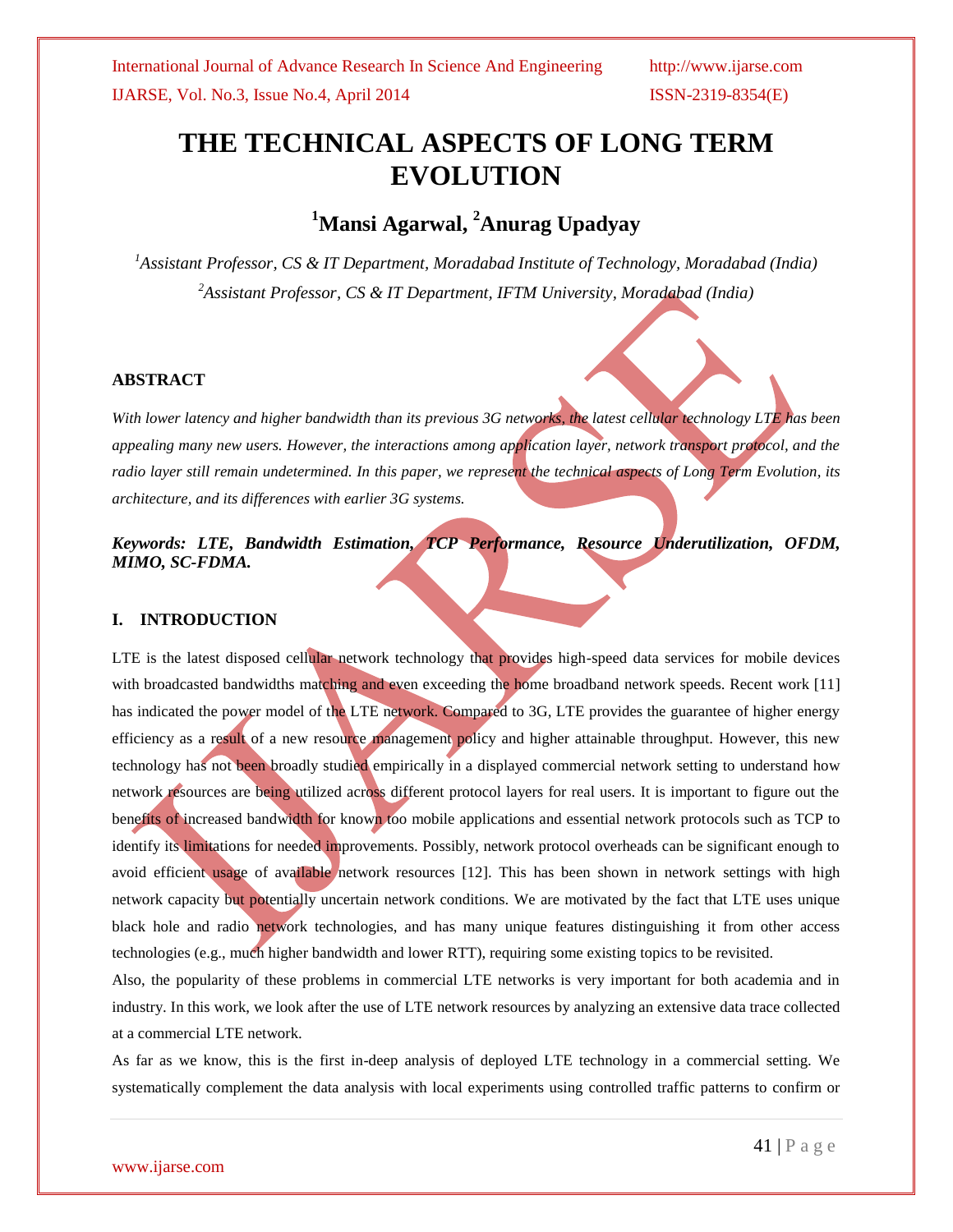further investigate our observations based on data sets. Given the prevalence of proxy deployment in cellular networks for improving user perceived performance due to inherently limited radio network resources, we also study the impact of such middle boxes on performance.

The LTE network can be upgraded by software, and a new service layer offers a dedicated network element for the implementation of end-to-end LTE Broadcast services. LTE broadcast provides a flexible and lower deployment cost as compared with previous mobile-broadcast options by leveraging OFDMA (Orthogonal Frequency-Division Multiple Access) and wider bandwidths available in LTE. On user devices, LTE Broadcast does not requires a separate device chipset and can use common middleware.

### **II. EVOLUTION OF LTE FROM DIFFERENT TECHNOLOGY**

LTE supports deployment on a range of bandwidths and spectrum. LTE defines both FDD (Frequency Division Duplex) and TDD (Time Division Duplex) modes, and supports a a range of bandwidths from 1.25 Mhz upto 20 Mhz by using a scalable form of OFDMA [1] as shown in Fig 1.



## **III. LTE ARCHITECTURE**



The E-UTRAN consists of only eNodeBs. This is a big change from previous UMTS release since there is no Radio Network Controller(RNC) in the architecture<sup>[4]</sup> as shown in Fig 2. eNodeB has to support all the standard NodeB and RNC functions such as:

- Radio interface Physical layer OFDMA functions
- Coding
- Modulation
- Scheduler for Down link and uplink
- Radio resource management
- Call Admission Control
- Handover support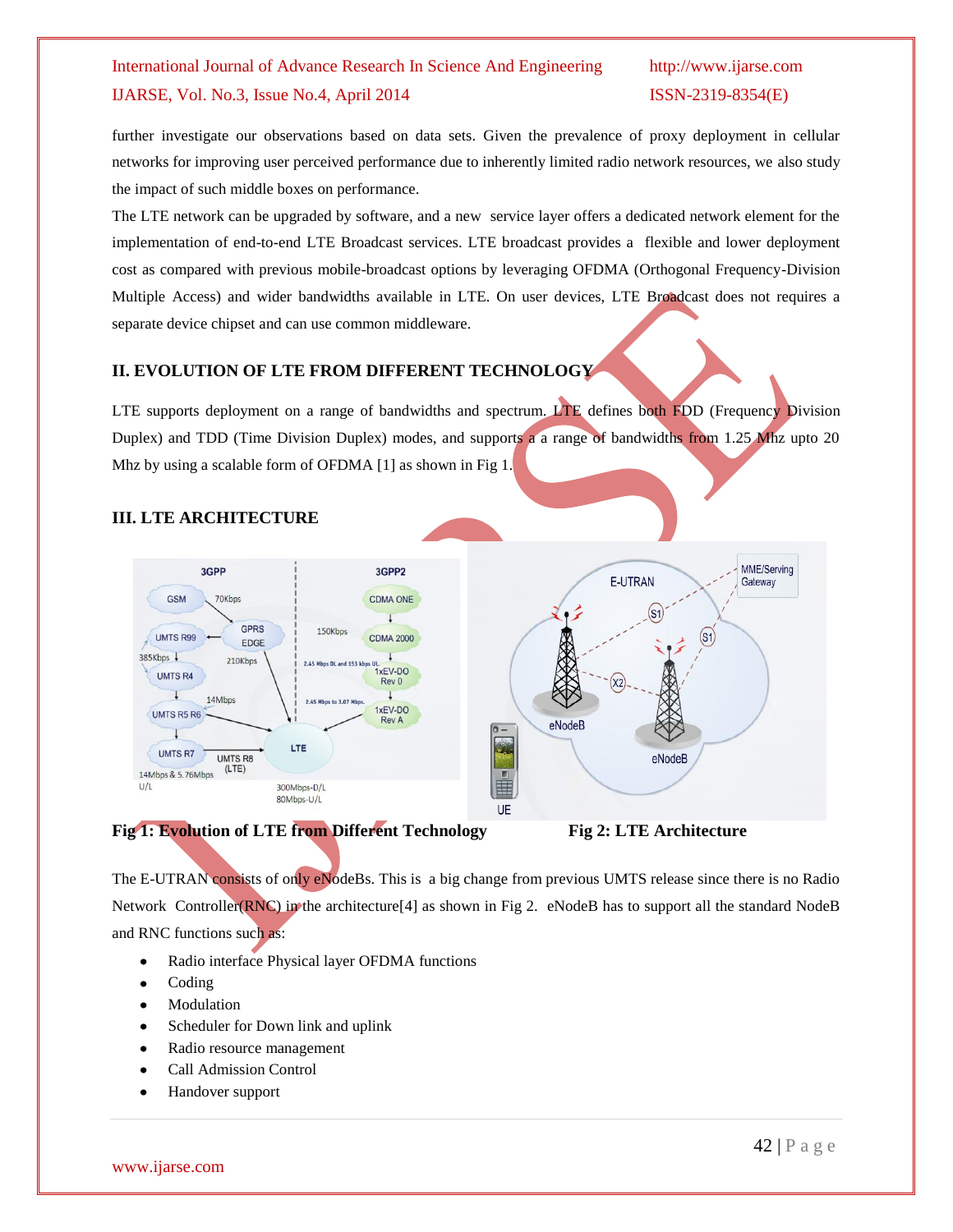eNodeB supports two new interfaces, S1 and X2 in LTE. The S1 interface is located between the eNodeB and the MME and Serving gateway(S-GW) nodes (jointly referred to as a Mme/S-GW)in the EPC[7]. The S1 interface supports the attach operation the results in the authentication and IP address allocation for UEs. The new X2 interface is necessiatated by the removal of the RNC. When a UE moves from one cell in an eNodeB to another cell in a different eNodeB, mobility related signaling and traffic exchange is supported by the X2 interface.

### **IV. TECHNOLOGIES UNDER LTE**

#### **4.1 OFDM (Orthogonal Frequency Division Multiplexing)**

OFDM (Orthogonal Frequency Division Multiplexing) is an appealing technology used for high speed datacommunication systems. It evolved from two important techniques, Frequency division Multiplexing(FDM) and Multicarrier Communication[3].

The FDM technique has been widely used in communication systems. It divides the available bandwidth into many subcarriers and allows multiple users to access a system simultaneously. Each user transmits their data on a different subcarrier. To avoid interference, guard bands are assigned between subcarriers. Since guard bands do not transmit any information, they introduce spectrum inefficiency.



With Multicarrier communication, a user can split the data into multiple sub streams and transmit them in parallel. In multicarrier FDM, the user data is converted from serial to parallel [5]. Then, the parallel data sub streams are sent over multiple subcarriers. At the receiver, the parallel data is combined back into a serial data stream. A higher data rate can be achieved by using multicarrier communication.

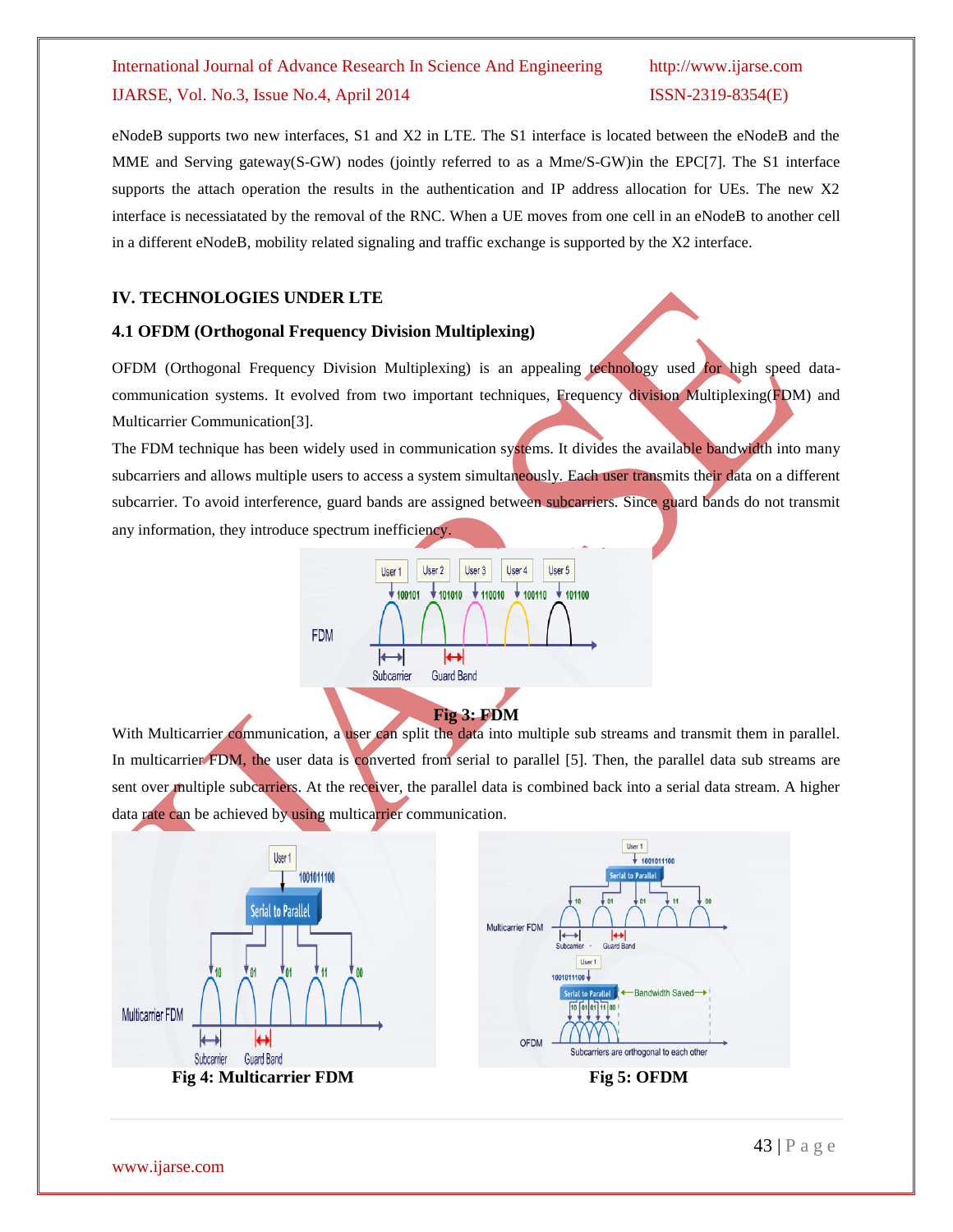OFDM adds the orthogonal feature into multicarrier FDM. Orthogonality means "do not cause inference with each other". In OFDM, the subcarriers are designed to be orthogonal. This allows subcarriers to overlap and saves bandwidth. Therefore, OFDM obtains higher data rates and good spectrum efficiency.

#### **4.2 Sc-Fdma Concept**



**Fig 6: Sc-Fdma Concept**

Peak-to Average Power ratio (PARP) is a typical problem in multicarrier modulation. PARP is due to the summation of a large number of independent data symbols for transmission [9].

In OFDM systems, the time domain signal transmitted over the air is the weighted sum of multiple subcarriers. As the number of subcarriers becomes large, a small percentage of the domain samples have high magnitudes (i.e. peak values) . These peak values can be much larger than the average value that leads to high PARP.

Since the practical power amplifier is linear in a certain range, the nonlinear distortion occurs at the peak values. Extending the linear range of a power amplifier significantly increases the cost and reduces power efficiency. Hence solving the PARP issue is a critical requirement for mobile stations in OFDMA systems.

Peak-to Average Power ratio(PARP) can be overcome using one of the following techniques:

- Peak Clipping Technique: here a threshold limit on power is set, and any peaks higher than this threshold are clipped. The main disadvantage with this scheme is power leakage which causes distortion as shown in Fig 6.1
- Peak Cancellation Technique: This technique uses reverse polarity signals to decrease the net effect of the peak due to summation as shown in Fig 6.2.





 **Fig 6.1: Peak Clipping Technique Fig 6.2: Peak Cancellation Technique**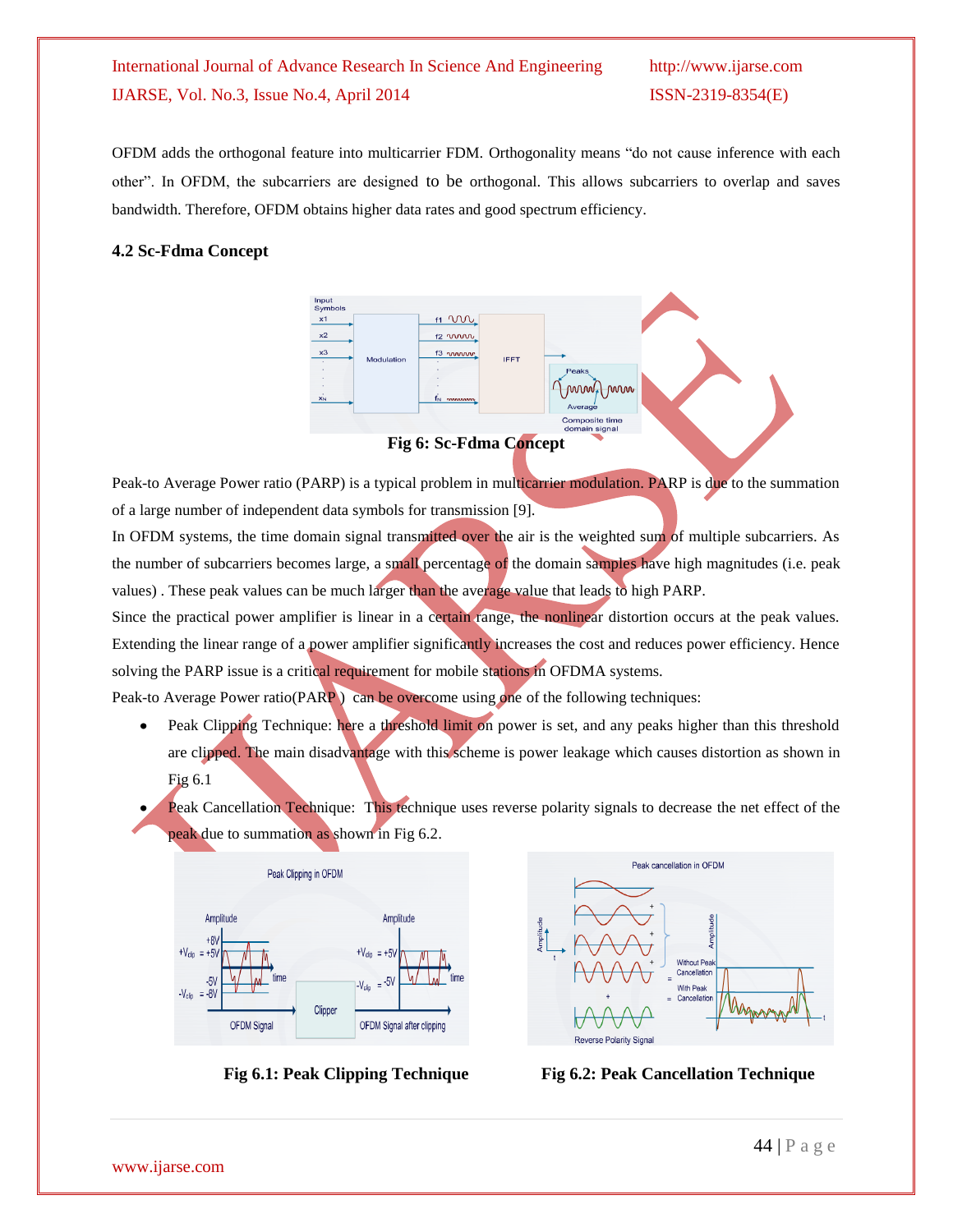#### International Journal of Advance Research In Science And Engineering http://www.ijarse.com

### IJARSE, Vol. No.3, Issue No.4, April 2014 ISSN-2319-8354(E)

DFT spread OFDMA technique: here time domain data symbols are transformed to frequency domain by a Discrete Fourier Transform (DFT) before OFDMA modulation as shown in Fig 6.3.



#### **4.3 MIMO**

Multiple-input and multiple-output (MIMO) employs multiple transmit and receive antennas to substantially enhance the air interface. It uses space-time coding technique of the same data stream mapped onto multiple transmit antennas. This offers a substantial or vast improvement over traditional reception diversity schemes where only a single transmit antenna is deployed to extend the coverage of the cell. MIMO processing also makes use of spatial multiplexing, and allows different data streams to be transmitted simultaneously from different transmitter antennae. Spatial multiplexing increases the end-user data rate and cell capacity[9]. When knowledge of the radio channel is available at the transmitter, MIMO can implement beam-forming to further increase available data rates and spectrum efficiency. Multiple antennas are also used to transmit the same data stream, thus providing redundancy and improved coverage, especially close to cell edge.

#### **V CONCLUSION**

LTE seems to be a very challenging generation of wireless communication that will help to change the people's life to wireless world. There are many attractive features proposed for LTE which ensures a high data rate, global roaming and many more. New ideas are being introduced by researchers throughout the world, but these ideas introduce new challenges. There are many issues yet to be solved like incorporating the mobile world to the IP based core network, billing system, smooth hand off mechanisms etc. LTE is expected to be launched by 2010 and the world is curiously looking forward for the most intelligent technology that would connect the entire globe. Someday LTE networks may replace all existing 2G and 3G networks, even before a full implementation of 3G. Many 3G standards are springing up that would make it difficult for 3G devices to be truly global.

The main distinguishing factor between 3G and LTE is the data rates. LTE can support at least 100Mbps peak rates in full-mobility wide area coverage and 1Gbps in low-mobility local area coverage[12]. The speed of 3G can be up to 2Mbps, which is very much lower than the speeds of LTE. However, LTE standard will base on broadband IPbased entirely applying packet switching method of transmission with seamlessly access convergence. It means that LTE integrated all access technologies, features and applications can unlimitedly be run through wireless backbone